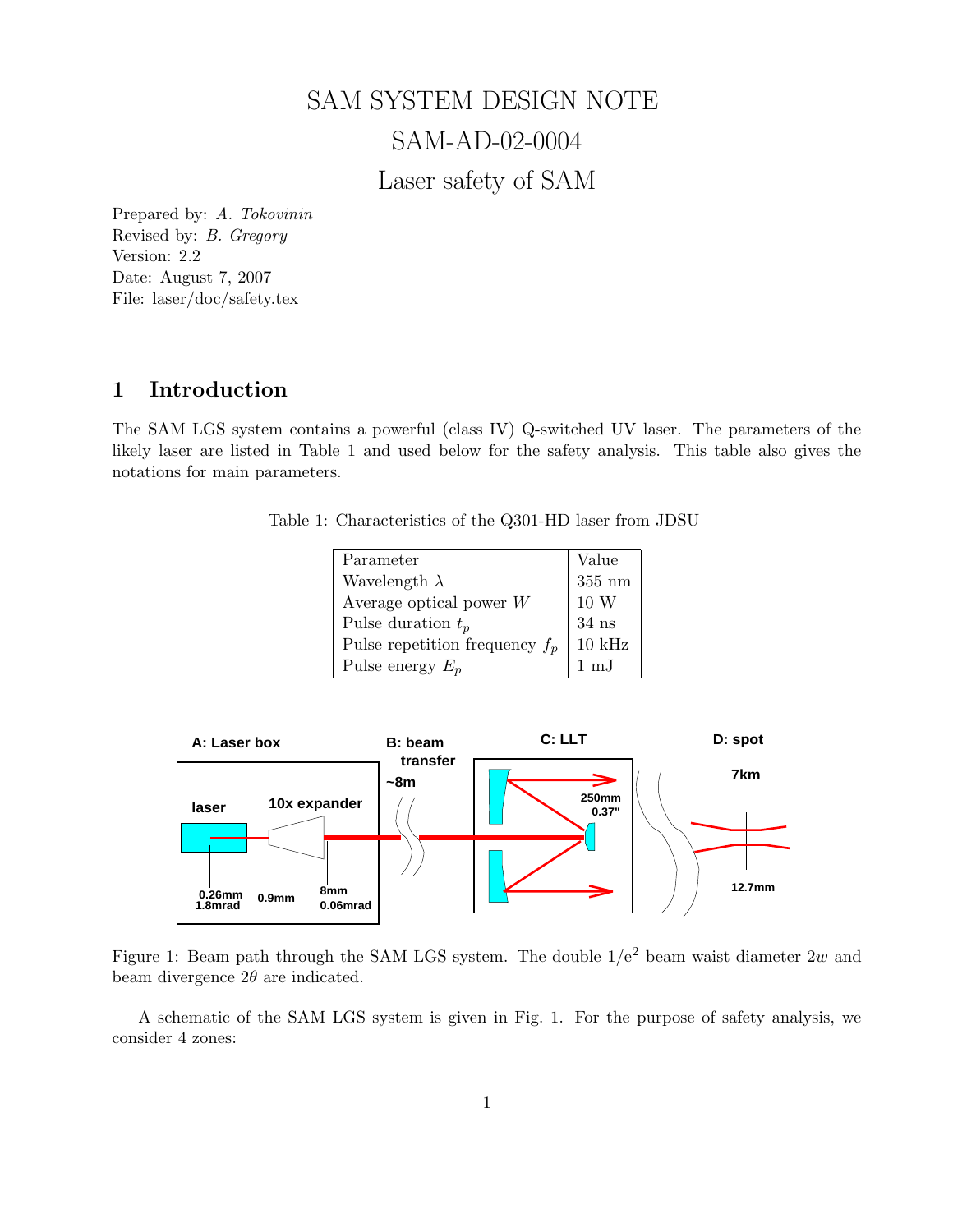- 1. Zone A laser box. The light- and air-tight box encloses the laser, beam expander and some other optics.
- 2. Zone B beam transfer from the box to the laser launch telescope (LLT) located above the SOAR secondary mirror.
- 3. Zone C beam exiting from the LLT.
- 4. Zone D beam propagation in free air, including the beam waist at a distance of  $\sim$ 7 $\dot{\text{km}}$ .

## 2 Effects of the UV radiation and MPE

#### 2.1 Biological effects of the UV laser radiation

The 355 nm wavelength of the SAM laser is outside the visible range. At 380 nm, the photoptic efficiency of human eye is already as low as  $4 \cdot 10^{-5}$  relative to maximum sensitivity at 555 nm, so the SAM laser is totally invisible. Visual hazards and retinal damage are not produced by this laser.

The adverse biological effects of the UV laser are essentially of two types – thermal and photochemical. The maximum permissible exposure (MPE) for the eye and the skin is the same. In UV-A (315–400 nm), the absorbtance of the cornea is quite small and the lens is the predominant absorber. Thermal damage of the cornea and the lens is the main concern for pulsed lasers. The skin absorbs the UV radiation efficiently (it penetrates only by ∼0.01 mm), essentially by the pigments of the epithelium.

The *photo-chemical* effects can occur at irradiances that are not sufficient to cause thermal damage. At UV wavelengths, the photon energies are high enough to create toxic radicals in the cells or even to damage the DNA molecules, in remote analogy with sun-burns. However, in the UV-A range the thermal effects dominate and determine the MPE.

Very short (nanoseconds) and intense pules can provoke a thermo-mechanical injury caused by the thermal explosion of the tissue. This regime is not relevant for SAM (34 ns pulses).

The heat in the skin or cornea creates a sensation of pain and provokes the *aversion response*. The aversion response time is set conservatively at 10 s. This is why the thermal MPE is constant for longer exposures. On the other hand, the photo-chemical effect does not produce an aversion reaction and is cumulative up to 8 h (30 000 s). For longer exposures, the additivity of exposure time does not hold because the repair mechanisms set in.

#### 2.2 MPEs

The Maximum Permissible Exposure (MPE) for exposure time t ranging from 1 ns to 10 s and  $\lambda =$ 355 nm is defined by the ANSI standard [3] as  $C_1$  [J/m<sup>2</sup>], where  $C_1 = 5600 t^{0.25}$  (see also HS04, p. 125). For  $t > 10$  s, the MPE is  $10^4$  J/m<sup>2</sup>. <sup>1</sup> The MPEs for the skin and the eye are the same. However, in calculating the MPE, the incident radiation must be averaged over a circular limiting aperture which is 1 mm for the eye and 3.5 mm for the skin (HS04, p. 87).

Let E be the intensity of the laser beam (in  $W/m<sup>2</sup>$ ) at some location and  $t$  – the exposure time to the laser radiation. The ANSI MPE translates to the requirement that

$$
Et < 5600 \, t^{0.25} \quad \text{or} \quad t < (5600/E)^{4/3}.\tag{1}
$$

<sup>&</sup>lt;sup>1</sup>The European stranded gives a more relaxed limit of  $10 \,\mathrm{W/m}^2$  for exposure durations above 1000 s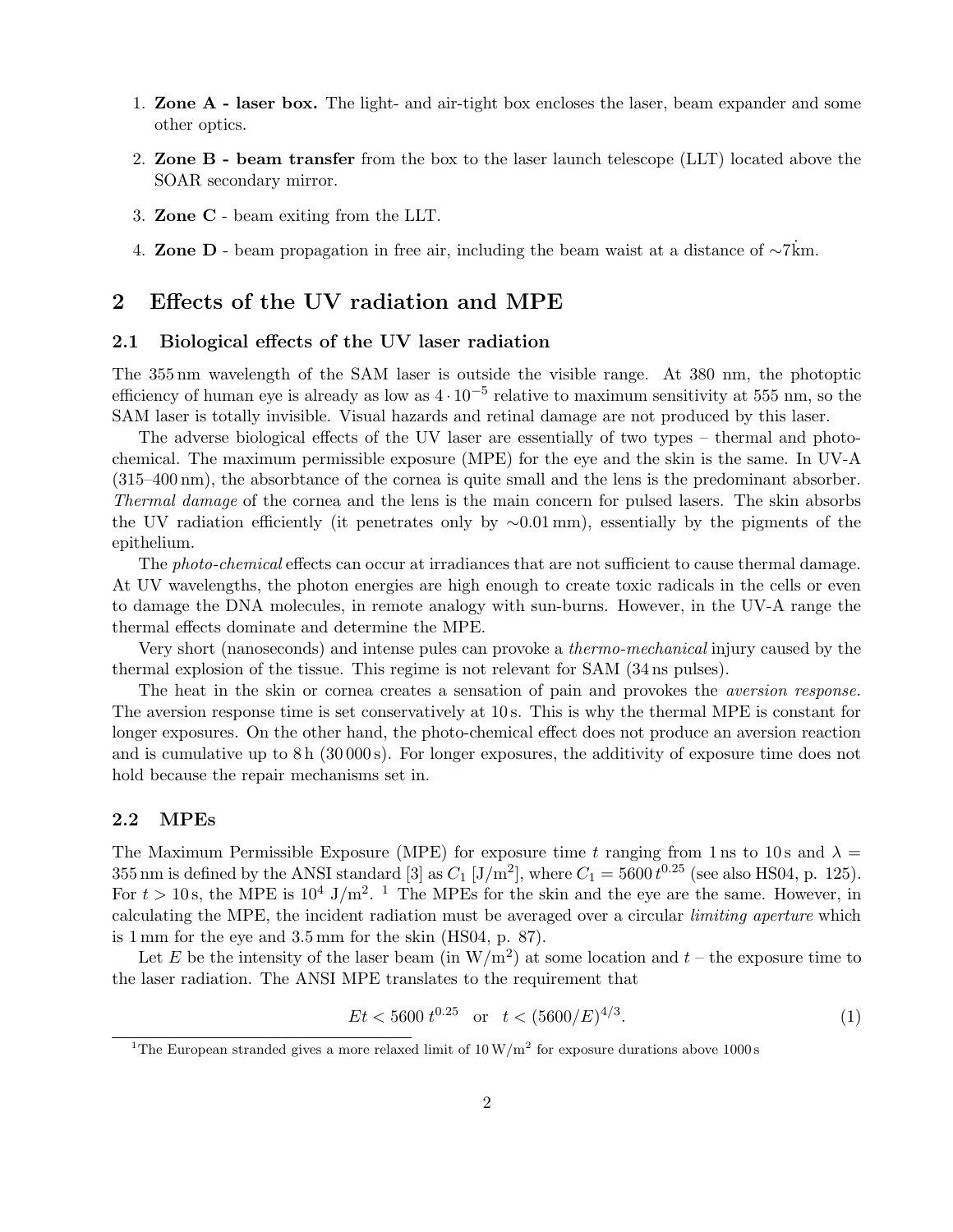The photo-chemical MPE limit increases with the wavelength. A strong (by more than 2 orders of magnitude) increase occurs between 300 nm and 320 nm (HS04, Fig. 3.18). The official photo-chemical MPE of  $10^4$  J/m<sup>2</sup> is conservative at  $355 \,\mathrm{nm}$ , by as much as an order of magnitude. At  $355 \,\mathrm{nm}$ , the thermal MPE is always more restrictive than the photo-chemical MPE.<sup>2</sup>

Exposure to multiple laser pulses in the UV is evaluated according to special criteria.

- 1. First, each single pulse must be below the MPE, calculated for the pulse duration.
- 2. Second, the irradiance averaged over some duration  $t$  must be below the MPE. All averaging times between the pulse duration and the maximum exposure time have to be considered (HS04, p. 127). In the case of SAM (constant pulse repetition rate), the maximum exposure time gives the more restrictive limit. It should be normally set to the thermal aversion time of 10 s.
- 3. The ANSI laser safety standard also requires that the radiant exposure for each laser pulse be less than the MPE reduced by  $N^{-1/4}$ , where N is the total number of pulses within anticipated exposure duration. This condition applies for SAM (thermal damage in the UV). It sets more strict limit for exposure durations that satisfy the condition  $t^2 f_p^3 t_{pulse} < 1$ , or, in case of SAM,  $t < 5$  ms. Hence, the standard MPE without pulse correction is more restrictive for exposure durations above 5 ms.



Figure 2: Maximum permissible exposure (left) and corresponding intensity (right) for skin and cornea exposure at the 355 nm wavelength. The dashed line includes the additional  $N^{-1/4}$  correction for the number of pulses ( $f_p = 10 \text{ kHz}$ ). The vertical dotted line marks the maximum exposure time  $t = 10 \text{ s}$ limited by aversion.

Figure 2 shows the MPE levels for skin and cornea exposure in function of the exposure duration. For the anticipated maximum exposure duration of 10 s (limited by aversion), the MPE is  $10000 \text{ J/m}^2$ , with the corresponding power of  $1000 \,\mathrm{W/m^2}$  or  $0.1 \,\mathrm{W/cm^2}$ .

<sup>&</sup>lt;sup>2</sup>The exposure time longer than  $T_1$  where the photo-chemical limit becomes more restrictive than the thermal limit is defined by the standard as  $T_1 = 10^{0.8(\lambda - 295) - 15} = 10^{33}$  s for  $\lambda = 355$  nm, i.e. longer than the age of the Universe.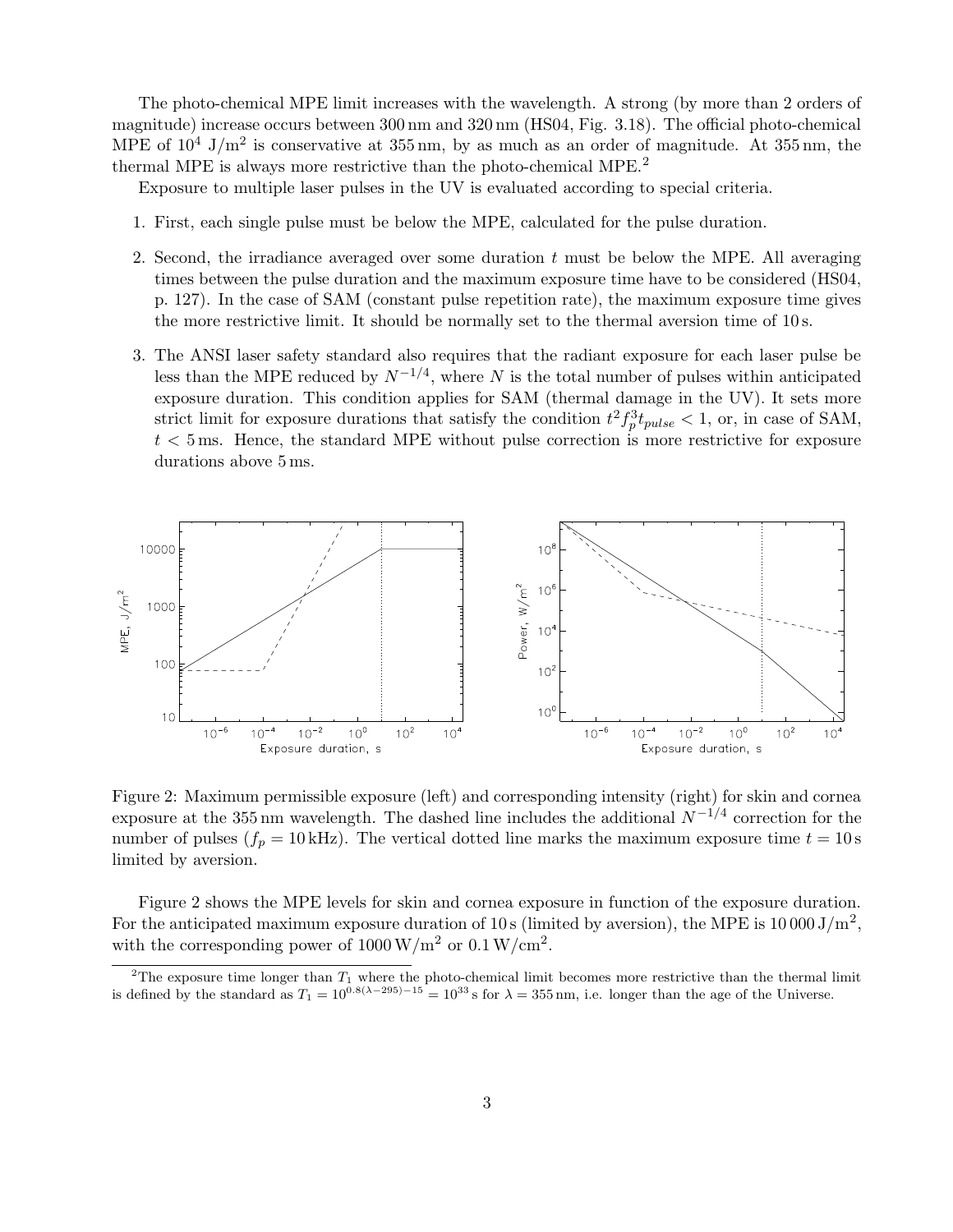#### 2.3 Other effects

Potential hazards of a powerful laser are not limited to the direct effects of its radiation. The laser beam can cause fire and/or smoke when interacting with flammable materials. The laser itself and its power supply can be dangerous becasue they contain high voltage (Q-switch).

## 3 Estimation of the exposure levels

The intensity in a Gaussian laser beam decreases form the center outwards following the law

$$
E(r) = W \frac{2}{\pi w^2} e^{-2(r/w)^2},
$$
\n(2)

where W is the total beam power in Watts,  $E(r)$  is the intensity in  $W/m^2$ , w is the  $1/e^2$  beam waist radius and r is the radial distance. For safety evaluation, we calculate the maximum intensity at the center,  $E(0)$ . This over-estimates the hazard in the narrow laser beam (compared to the 3.5 mm) averaging aperture for skin), but this beam is highly dangerous anyway. We adopt conservatively  $W = 10$  W, neglecting the light losses.

Table 2 lists the intensities in various zones of the SAM LGS system. The maximum exposure time  $t_{max}$  was evaluated from Eq. 1 for zones C and D. It makes no sense to define this time for the zone A because even exposure to a single laser pulse is not safe. For the zone B, we obtain  $t = 3.4$  ms without  $N$ -pulse correction and 1.4 ms with this correction; the most restrictive of these two numbers is given in Table 2.

| Zone | w,   | Е,          | $t_{max}$            |
|------|------|-------------|----------------------|
|      | mm   | $W/m^2$     |                      |
| А    | 0.45 | $3.110^{7}$ |                      |
| B    | 4.0  | $4.0\,10^5$ | $1.4 \,\mathrm{ms}$  |
| C    | 124  | 415         | 32 s                 |
| Ð    | 6.3  | $1.610^{5}$ | $11.4 \,\mathrm{ms}$ |

Table 2: Intensity in the SAM LGS system

The conclusion from Table 2 is that the SAM laser beam is safe only in zone C, with a safety margin of 3.2. The exact parameters of the design might change, but this will not influence the conclusion on the safety because the MPEs in zones A, B, and D are exceeded by many times.

Let us now evaluate the safety of the scattered beam. The intensity of the diffusely scattered radiation at a distance z from the scatterer is governed by the Lambert's law

$$
E = \frac{RW \cos \beta}{\pi z^2},\tag{3}
$$

where R is the reflection coefficient,  $\beta$  is the angle with normal to the surface. We assume conservatively  $R = 1, \beta = 0, W = 10$ W. The size of the beam falling on the scatterer is not important.

Assuming the exposure time of 10s, we find from Eq. 3 that the safe distance is  $z_{safe} > 5.6$  cm. For an 8-h exposure,  $z_{safe} > 3.1$  m. Thus, if the laser beam falls on the dome and is scattered diffusely inside, it is safe to work in the dome without protection.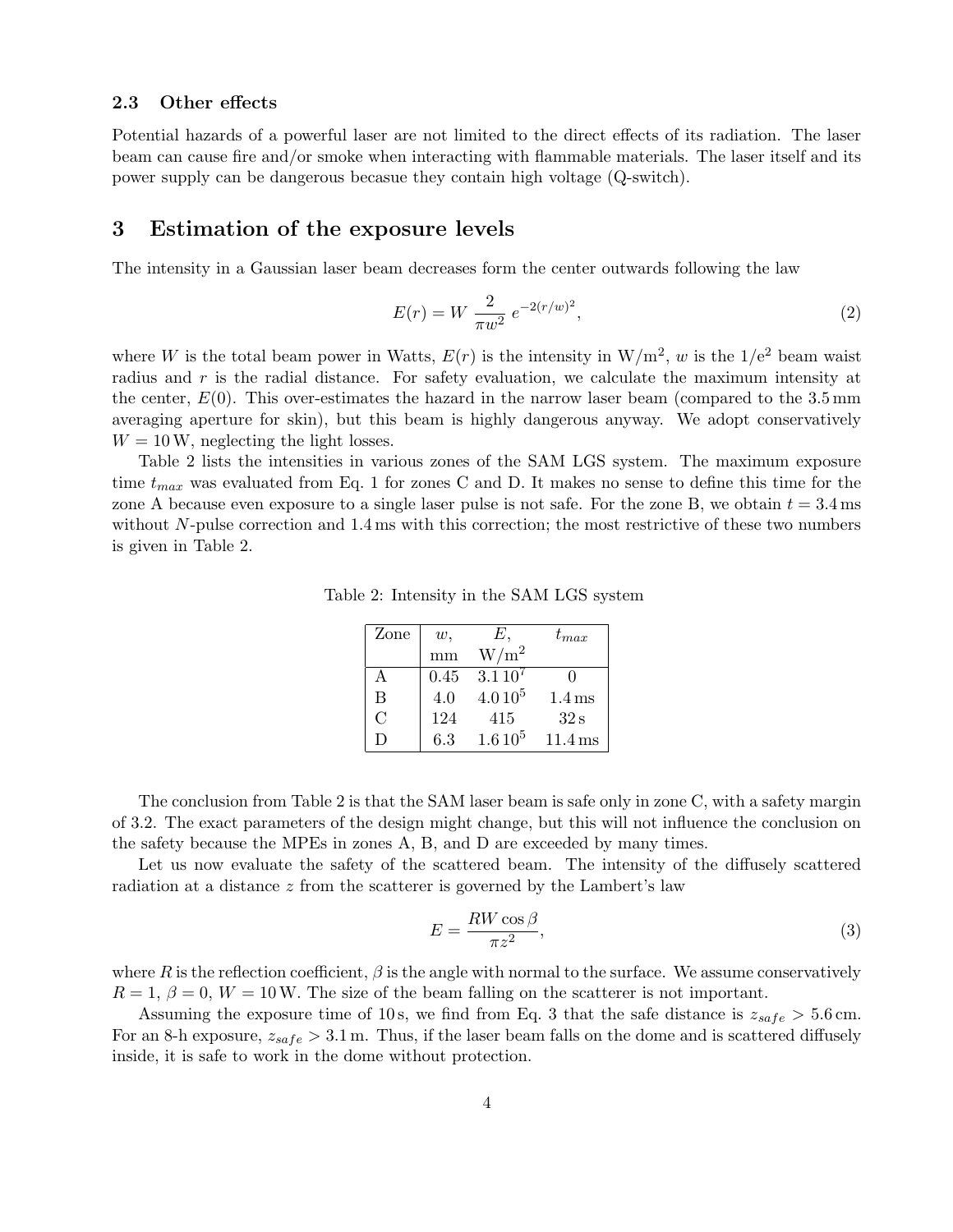## 4 Safety engineering

The SAM LGS system and the mode of its operation must be safe for the SOAR personnel and telescope users. The safety should be maintained in case of a single-mode failure.

#### 4.1 Operational modes

Three distinct modes of the LGS are defined.

- 1. Non-operational. During all works not related to SAM, the laser must be switched off. Engineering protection against any accidental switching of the laser will be provided, e.g. by a special key.
- 2. Observations. The hazardous parts of the laser beam will be enclosed in the box or tubes. Inter-locks and alarm switches will be provided to turn off the radiation immediately in case of un-authorized access to the box or failure. All these measures ensure that the system will be safe for normal use. No special protective measures or training will be needed.
- 3. SAM maintenance. During beam alignment or some tests, an exposure to the laser beam is more likely. Safety inter-locks may be occasionally over-ridden. Maintenance is the most hazardous mode and should be done only by qualified personnel trained in laser safety. Protective clothing and eye-wear will be required.

## 4.2 Risk analysis during observations

The narrow beam emerging from the laser is intercepted by a small shutter mirror and directed to the beam dump located in the laser box. The shutter is removed from the beam by a solenoid only when the laser emission on the sky is required. The solenoid is controlled by a special circuit and connected through the inter-locks and emergency buttons. In case of the failure of this circuit or the loss of power, the shutter remains closed. Re-opening the shutter requires a special sequence of actions (the shutter will not be re-opened automatically when the failure condition disappears).

Some potential failures and their effects are listed below.

LGS beam falls on the dome because the telescope and dome lost the synchronization or the dome was closed. The beam will not cause the burning of the dome panels [TBC]. The scattered radiation is safe for the personnel in the dome for exposure duration over 8 h (distance  $z > 6$  m). If needed, the scattered radiation can be detected by a photo-diode with a UV filter located somewhere in the dome, to activate the alarm signal and to close the laser shutter.

One of the optical elements in the beam train is severely mis-aligned. In most cases, the mis-aligned beam will be intercepted by the box walls or by the beam-protective tube. The energy density of the beam is high, hence it is necessary to use non-inflammable materials for the beam confinement. If part of the beam between the laser box and the LLT is not confined, it is necessary to evaluate the risk of the beam reaching the dome floor, where people might be present.

For small mis-alignment of the beam train, the beam (or part of it) may hit the entrance port of the LLT or miss part of the secondary and will be scattered into the dome. This situation is similar to the case of the dome illumination and does not present any identified hazards.

An insect gets into the beam and burns. The chance of burning is greatly reduced in the zones B and C (compared to the bare laser beam in zone A) because of the 10x expansion. Beam confinement is recommended to keep away insects and dust. No particular risks are identified.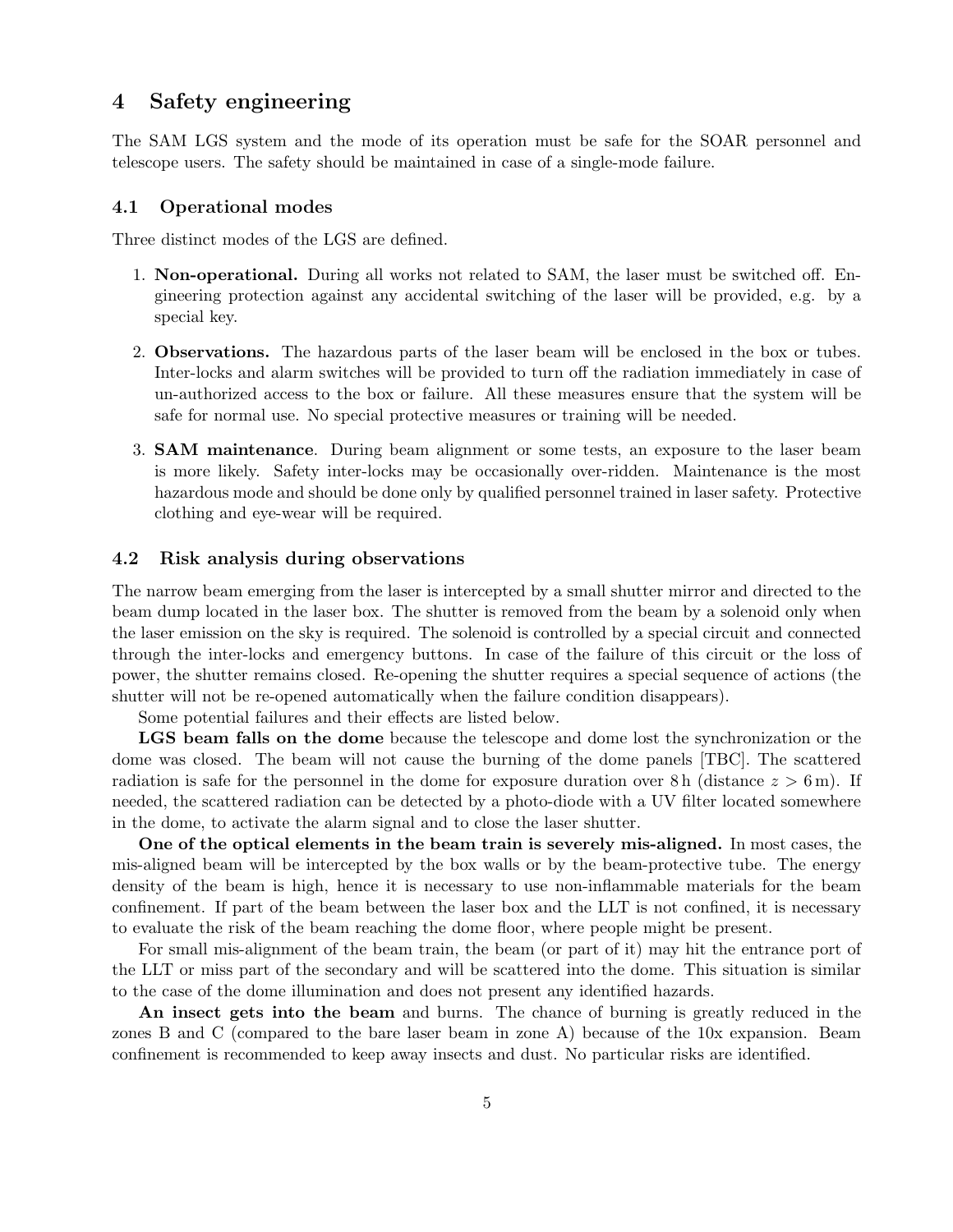#### 4.3 Risk analysis during maintenance

Maintenance and alignment procedures will be defined in such way as to minimize the risks. Such measures may include the following:

- 1. use CCD detectors instead of eye whenever possible;
- 2. do most of the alignment with the visible low-power laser substituting the UV laser beam;
- 3. minimize the number of persons involved, define safe positions for each person during hazardous operations;
- 4. use protective eyewear and clothing.

Risk analysis during alignment and maintenance will be done for each procedure separately.

# 5 Aircraft and satellite safety

## 5.1 Aircraft safety

Visible laser beams present serious visual hazards for aircraft. The SAM laser is invisible, therefore visual hazards do not exist. We show below that the SAM laser is safe for any aircraft. We evaluate the risk of exposing bare, unprotected human skin and cornea while crossing the SAM beam in zone D, where the energy concentration reaches its maximum. Thus, according to the established practice, we take conservative approach and neglect additional factors that could increase the safety (such as absorption of the UV radiation in the air and by the window glass or plastic, direction of the laser beam, etc.). We further assume that if the beam is safe for human beings, there is no risk to the aircraft itself related to potential damage by the laser beam.

The beam waist diameter in the zone D is  $d = 12.5$  mm, the energy density is  $1.6 \times 10^5$  W/m<sup>2</sup> and the maximum permissible exposure time is  $t = 11.4$  ms (cf. Table 2). If the object crosses the beam fast enough, the crossing time will be less than 11.4 ms and the MPE level will not be exceeded. This happens if the object transverse velocity is larger than  $V = d/t = 1.1$  m/s or 3.9 km/h.

Commercial jet aircrafts fly at ∼10 km altitude with a typical speed of 900 km/h or 250 m/s. The transverse component of this velocity (perpendicular to the laser beam) will be smallest when the telescope is pointed at the lowest angle, 30◦ above the horizon, and the beam and aircraft speed have same azimuth. Even in this most unfavorable case, the transverse aircraft velocity is 125 m/s and the laser beam is safe with a safety margin of 113 times. The safety margin would be reached only for an aircraft moving with a speed of less than  $9 \text{ km/h}$ , which is impossible for airplanes.

The SAM laser beam is safe for any airplane and there is no need to use "spotters" to detect airplanes.

In principle, we can envision unlikely situation when a helicopter moves inside the SAM beam in a direction towards the telescope (i.e. downwards at an angle of more than 30° to horizon), "diving" into the laser beam. In this case, the thermal effect of the laser beam can exceed the MPE, putting the pilot at risk. To our knowledge, night-time helicopter flights are not permitted for reasons of visibility. If such flights do take place, an avoidance zone with a radius of 15 km around Cerro Pachón could be established to prevent potential risks, or a coordination with the laser launches would be required.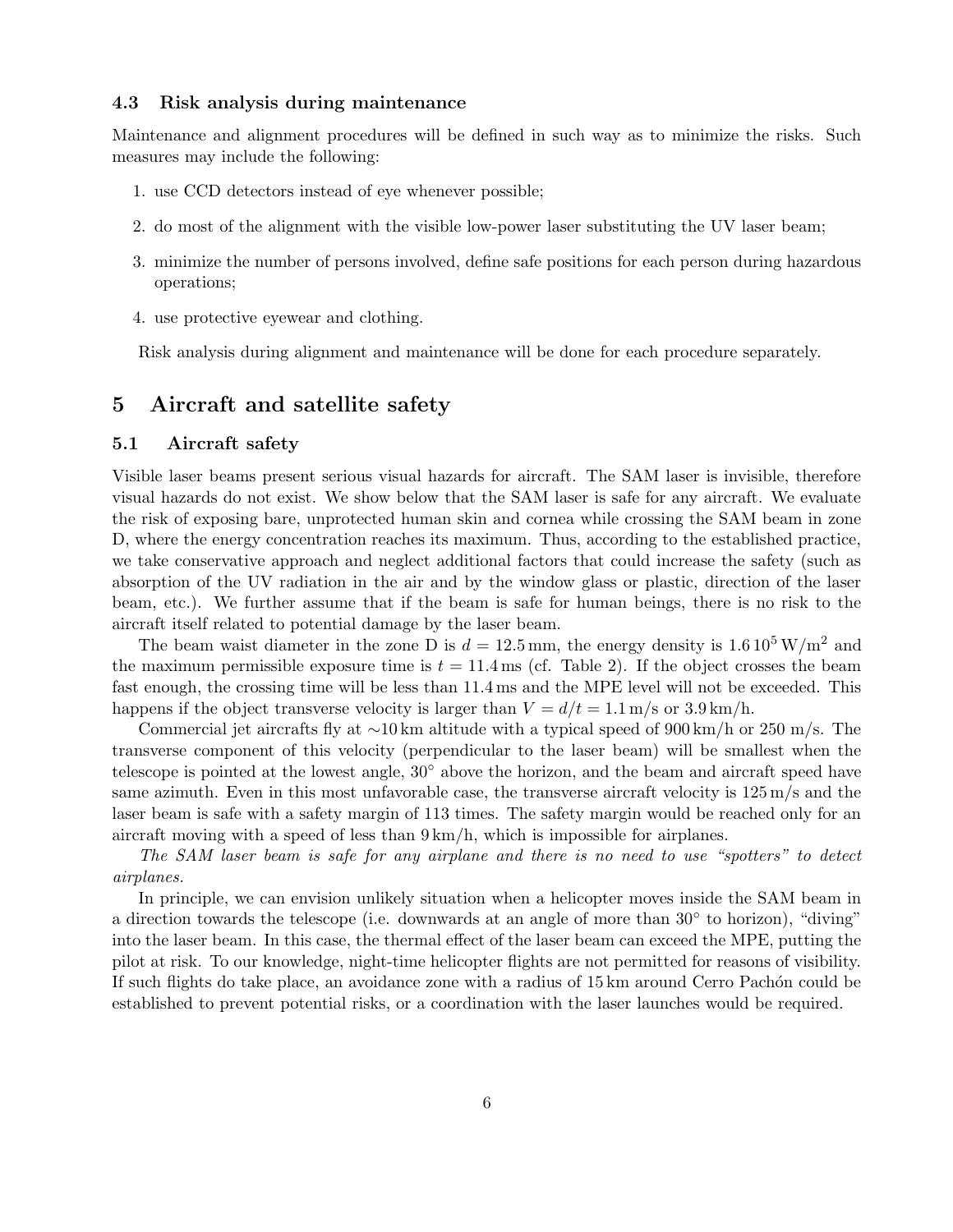### 5.2 Satellite safety

According to ANSI,<sup>3</sup> scientific and research lasers require clearance by the U.S. Space Command (CMOC/J3) if beam divergence is below 10  $\mu$ rad or if the peak irradiance at 18 km a.s.l. exceeds 1 mW/cm<sup>2</sup>. The SAM laser beam emerges from the  $D = 30$  cm aperture and is focused at a distance of  $H = 7$  km, which gives a geometric divergence of  $\epsilon = D/H = 43 \,\mu\text{rad}$ , or 8".

The irradiance at 18 km a.s.l. (15 km above telescope) in the worst case (zenith viewing) will be about 1/2 of the irradiance at the exit of the LLT (the beam is focused at 7 km and then diverges again,  $1/2$  is absorbed by the air), i.e.  $110 \text{ W/cm}^2 = 11 \text{ mW/cm}^2$ . Such radiation is safe for exposure  $of > 10$  seconds, hence it is safe for any moving space vehicle with a huge margin. Apparently, the low threshold established by the Space Command for the 18-km altitude is related to visual hazards for spacecraft entering the atmosphere and is irrelevant for SAM.

At a low orbit  $(h = 200 \text{ km})$ , the  $1/e^2$  radius of the SAM beam is determined be its focusing at 7 km and is 200/7 times larger that at the LLT aperture, or 3.5 m. According to Eq. 1, the illumination is  $0.5 \,\mathrm{W/m^2}$  and the irradiance created by one laser pulse will be  $0.05 \,\mathrm{mJ/m^2}$ . In fact about 1/2 of the energy will be absorbed by the air, but, on the other hand, a satellite can receive several pulses, hence the estimated irradiance level is conservative.

Some consultation with the Laser Clearinghouse is needed related to potential hazard of the SAM LGS and the need to co-ordinate the target lists and observing moments with the Space Command.



Figure 3: Calculation of the probability of illuminating a low-orbit satellite with the SAM beam. The geometric probability  $P_{\theta}$ depends on the pointing cone half-angle  $\theta$ and the spot angular diameter  $\epsilon$ .

A rough estimate of the probability of hitting a satellite with the SAM laser beam shows that such event can happen. The calculation for low-orbit satellites is done as follows (Fig. 3). The SAM beam is assumed to have angular diameter of  $\epsilon = D/H = 8'' = 43 \,\mu\text{rad}$ . It can be directed anywhere from the zenith to the zenith distance  $\theta = 60^\circ$ . The solid angle of this pointing cone is  $2\pi(1 - \cos \theta) = \pi$ steradians. The geometric probability  $P_{\theta}$  that a satellite crosses the laser spot is the ratio of the satellite track surface, assumed  $2e\theta$  (track near zenith) to the field solid angle,

$$
P_{\theta} = \frac{2\epsilon\theta}{2\pi(1 - \cos\theta)} = (2/3)\epsilon = 2.910^{-5}.
$$
 (4)

The speed of a low-orbit satellite is about 7 km/s, the height is assumed to be 200 km. The angular speed is hence  $7200''/s$ . During the 0.1 ms period between laser pulses the satellite will move on the sky by  $0.72''$  – less than  $\epsilon$ . This justifies the assumption that the "hit track" is continuous, rather than composed of individual pulses. The satellite will receive several  $(\sim 12)$  laser pulses when crossing the SAM beam.

<sup>3</sup>ANSI Chapter 4.2.2